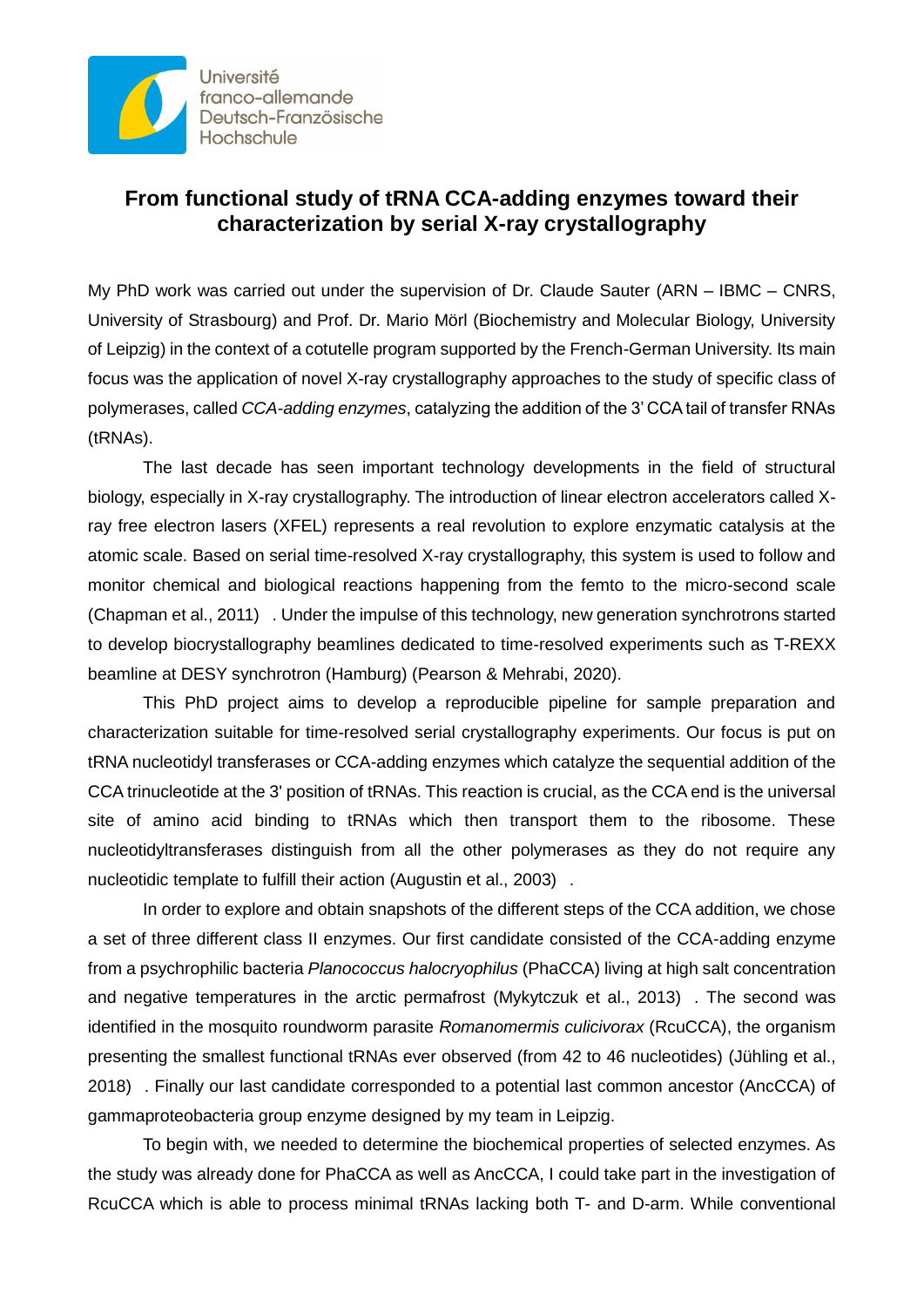

**Université** franco-allemande Deutsch-Französische Hochschule

tRNA:nucleotidyl transferase complexes show an interaction and anchoring on tRNA T-arm (Weiner, 2004) , the main question concerned elements of RcuCCA giving the specificity for such nonstandard substrates. The study included the human (HsaCCA) and *Escherichia coli* (EcoCCA) as control enzymes. First, my host team in Leipzig established that RcuCCA is capable to bind and add full CCA end to canonical tRNA as well as HsaCCA and EcoCCA. However, only RcuCCA could process miniaturized tRNAs from *R. culicivorax*. Then a set of chimeras were designed by injecting into HsaCCA fragments from RcuCCA supposed to be involved into the tRNA binding. Thus we analyzed the affinity of this set of chimeric enzymes for small tRNAs by electrophoretic mobility shift assay (EMSA). Combining biochemical results and a computational model RcuCCA, we highlighted the important role of two lysines from the catalytic core in the small tRNA binding stability and correct orientation of 3' primer into the catalytic site. All results described above were published in International Journal of Molecular Sciences (Hennig et al., 2020).

Once biochemical characteristics of an enzyme are established, crystallization experiments can start. On the one hand, we were trying to grow large crystals suitable for "traditional" synchrotron analysis. On the other hand, the objective was to prepare microcrystalline samples dedicated to new generation of serial X-ray crystallography experiments. In this exploration, we combined conventional methods, meaning vapor diffusion in microplates, microseeding and batch, with more advanced methods described in this thesis. One of these techniques used a microfluidic device, called ChipX, developed by my laboratory in Strasbourg. Designed for counter-diffusion experiments, ChipX allows to screen eight different crystallants in a wide range of concentration and of supersaturation states. Furthermore, ChipX can be directly used at room temperature on standard synchrotron setups. Based on the concept of serial crystallography, we collected several datasets on a selection of crystals and combined data to reconstruct the macromolecule structure. The final version of ChipX was presented in IUCr Journal where the structure of psychrophilic PhaCCA was solved in its apo form as well as with non-hydrolizable CMPcPP (de Wijn et al., 2019). In addition we elaborated a user-friendly protocol for any crystal grower who is not familiar with such devices. Requiring few microliters of macromolecule solution and basic laboratory equipment, we showed in a video published in Journal of Visualized Experiments, how to prepare a ChipX in few minutes and use it for data collection at standard synchrotron beamline (de Wijn et al., 2021) .

For decades, a main bottleneck and time-consuming step in crystallization was to determine the exact phase diagram of a macromolecule without having full control on the equilibration process occurring in the crystallization drop. With an increasing need for micro- or nanocrystals used at synchrotrons and XFELs our lab in collaboration with Xtal concept company (Hamburg) and team of Pr. Dr. Christian Betzel, acquired the Xtal Controller (XC900) technology allowing to (1) navigate into the phase diagram with controlled crystallant and water injection, (2) detect and monitor first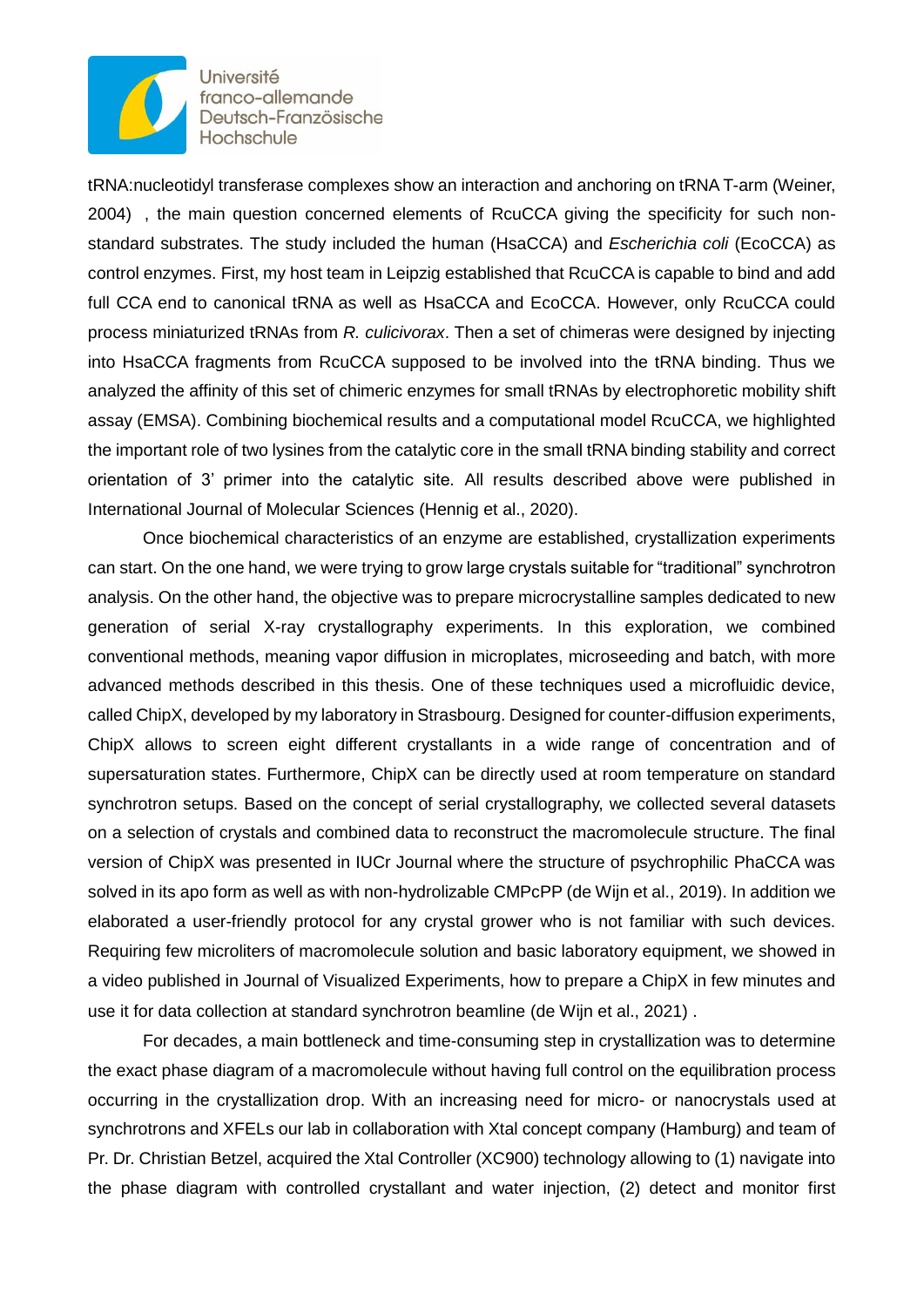

**Université** franco-allemande Deutsch-Französische Hochschule

nucleation events in a crystallization drop thanks to the integrated dynamic light scattering (DLS) module, (3) visualize growing crystals into the experimental drop with a microscope coupled with a CCD camera. Using PhaCCA and lysozyme from hen egg white combined with Tb-Xo4 nucleant as models, we showed that we were able to (1) track efficiently early nucleii formation, (2) control the production of well diffracting crystals by playing on crystallization/dissolution cycles, (3) establish reproducible conditions to obtain stable nano- to micro-crystalline samples suitable for time-resolved experiments. All these results were gathered and published in the journal Crystals in 2020 (de Wijn et al., 2020).

It is important to mention the important amount of time spent on the optimization of preparation and purification of the three enzymes chosen for the project, as well as *in vitro* transcribed tRNAs, in Leipzig and in Strasbourg. Furthermore, all crystallization methods available in the Strasbourg team have been used in crystallization attempts. A special focus has been put on AncCCA which initially formed crystals badly diffracting around 6 to 7 Å at PX2A beamline (Soleil synchrotron, Saint-Aubin). For this project, we could have prior access as first users to a platescreener system recently developed on PROXIMA2A beamline (Synchrotron SOLEIL, Saint-Aubin) for *in situ* serial experiments at room temperature (Jeangerard et al., 2018). This new system helps to quickly identify conditions leading to well-diffracting crystals without the need of direct crystal handling, mounting and flash-cooling. Despite all efforts, we have not obtained diffraction under 6 Å resolution so far, but few improvements are still running.

The last step of our pipeline is complementary to time-resolved experiments. It intends to determine "frozen?" structures of selected enzymes in order to better understand (1) the overall architecture of the protein; (2) identify atomic scale properties of the enzyme; (3) serve as a model for molecular replacement in time-resolved experiments. As we could solve five crystal structures of PhaCCA at high resolution (up to 1.8 Å) in its apo form as well as in complex with CTP, we combined this information with. Results from biochemical investigations by the Leipzig team To better understand the underlying cold-adaptation mechanisms of this enzyme. The main trend for cold adaptation stipulates that an increased flexibility should confer the enzyme the capacity to fulfill its role at low temperature. This assessment is compatible with the decreased fidelity activity proven for PhaCCA (Ernst et al., 2018). To pin down the exact structural features of this protein, we compared it to the closely-related analog coming from the thermophilic *Geobacillus stearothermophilus* (GstCCA). As expected our results showed an overall increased flexibility of PhaCCA, mostly affecting the non-conserved C-terminal side where a reduced amount (14%) of secondary structures was observed. In addition, the N-terminal motif C, acting as a spring element for head and neck domain reorientation during nucleotide switching, loses a helix capping element normally observed on helix α5. Taken together our high-resolution structures pinpointed adaptation strategies used by